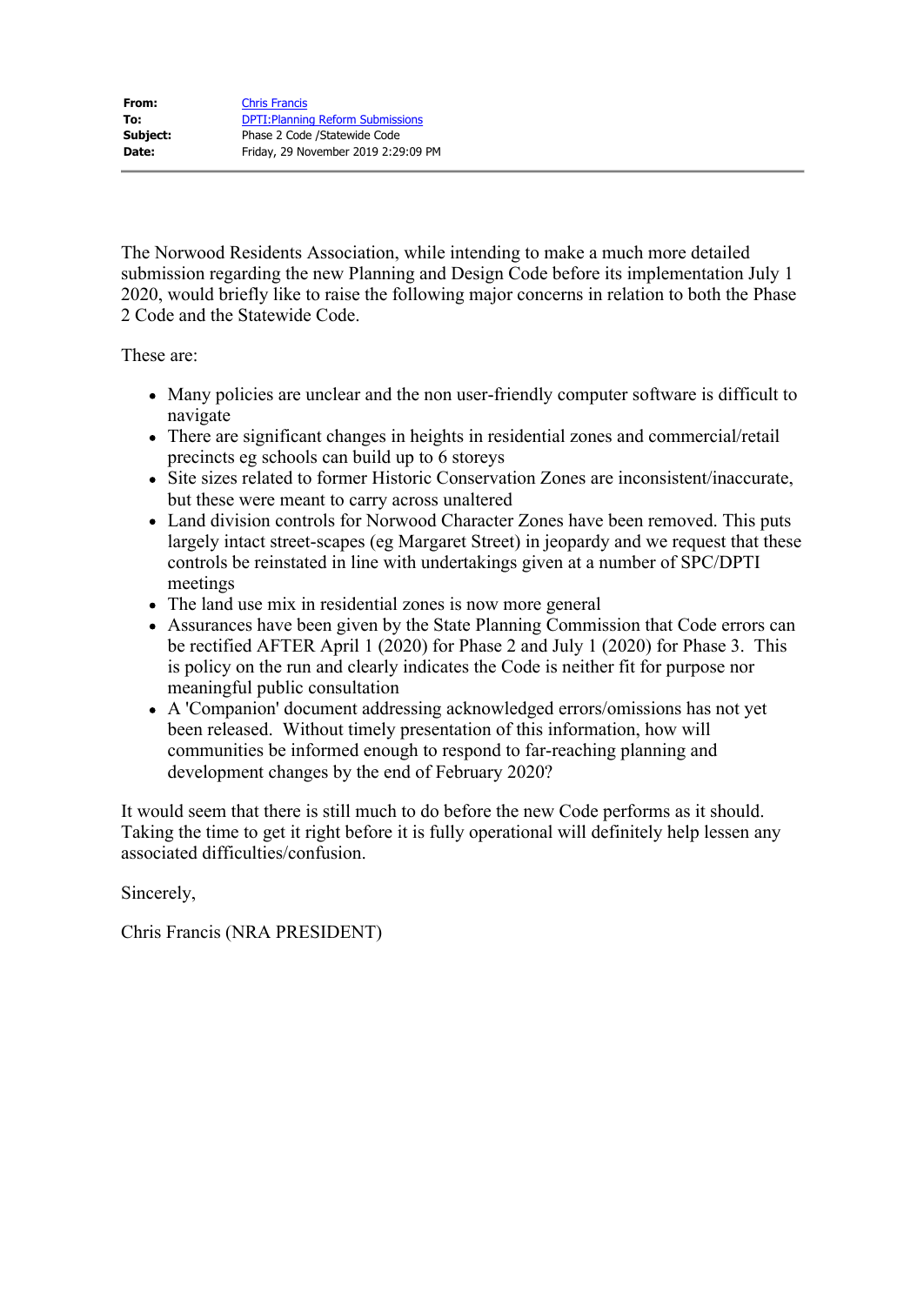Email: norwoodresassoc@gmail.com Website: www.norwoodresidentsassociation.com Facebook: www.facebook.com/NRAsso



State Planning Commission [DPTI.PlanningReformSubmissions@sa.gov.au](mailto:DPTI.PlanningReformSubmissions@sa.gov.au)

Thursday, 27 February 2020

# SUBMISSION ON THE DRAFT PLANNING & DESIGN CODE – PHASE 3

To Whom it May Concern,

The Norwood Residents Association (NRA), appreciates the opportunity to comment on Phase 3 of the Draft Code and fully endorses other submissions as articulated by the Norwood, Payneham & St Peters Council (NPSP), several local Residents Associations (Kensington, St Peters and Kent Town) and also Dr Iris Iwanicki on behalf of our umbrella organisation, Community Alliance of South Australia. In relation to defining and protecting heritage, we also totally support the expert opinions expressed by McDougall and Vines Conservation and Heritage Consultants in their submission re the Draft Planning and Design Code: Phase 2 (Rural Areas). All bodies recognise that the proposed State Government Planning and Design Code destined to replace 72 existing local Council Development Plans, has far reaching implications for development across this state. We share mutual concerns that the Code in its current form is:

- unfit for purpose
- significantly changing the effect of current planning policy
- not a reasonable reflection of wide-ranging community needs and values
- a grave threat to the rights and responsibilities of Councils, communities and individuals to influence their lived environment
- full of glaring, unresolved problems which could destroy the amenity, identity and streetscapes within each of our respective districts

### COMMUNITY ENGAGEMENT

Initially promoted as a constructive collaboration between State, Local Government bodies and the wider community to produce the best development outcomes for South Australia via its Engagement Charter, this has NOT been the case. Over the past 18 months, countless written documents by Councils, Residents Associations and other concerned stakeholders have been largely ignored.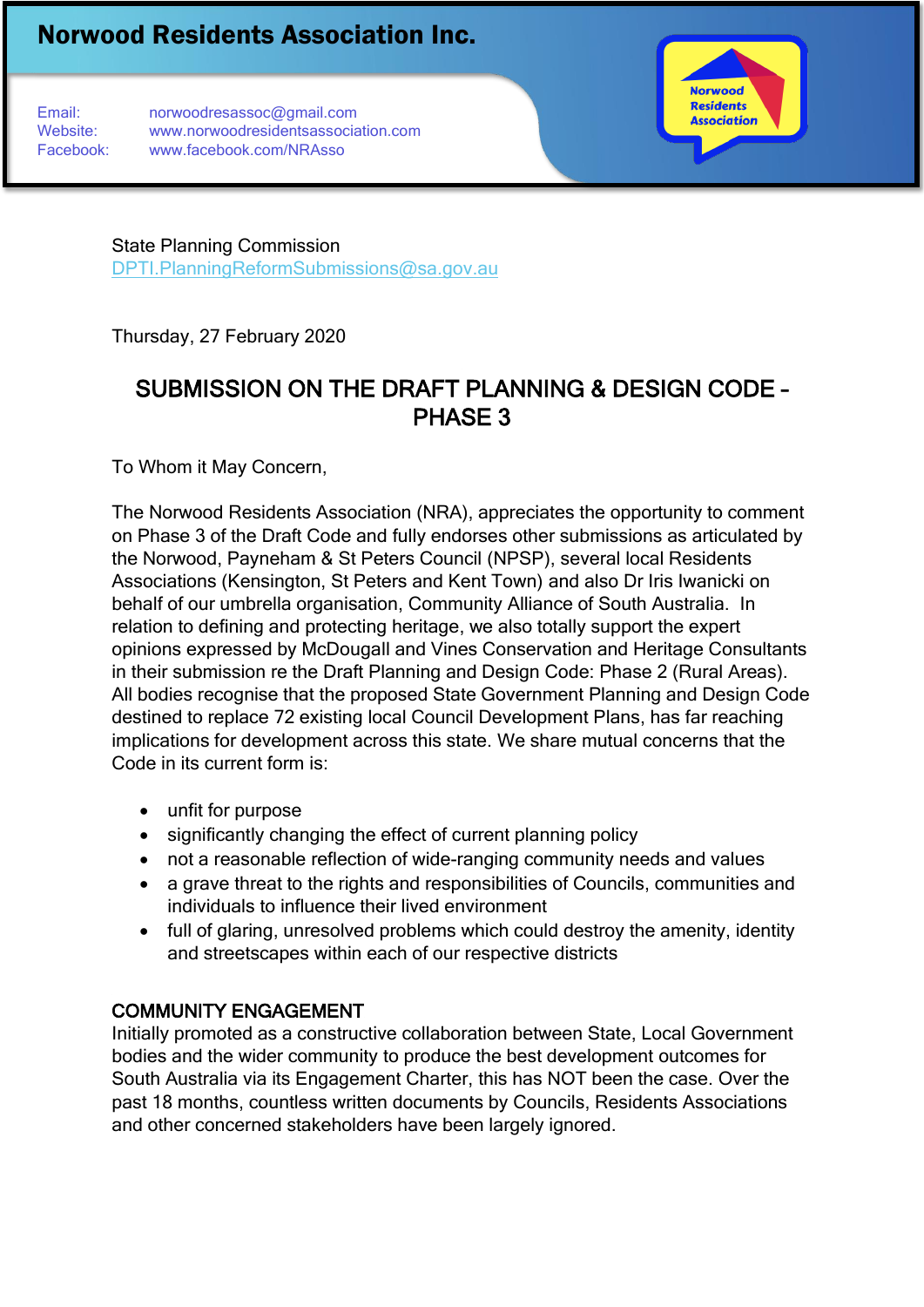Much government driven general public consultation has been limited to a few State Planning Commission (SPC) and Department of Planning Transport & Infrastructure (DPTI) orchestrated meetings in conjunction with the mistaken belief that people know about and actively utilise the SA Planning portal to keep themselves informed of imminent policy changes. In reality, Norwood residents have been made far more aware of proposed changes through the tireless efforts of NPSP Council urban planners drilling down into the Code detail and assisting relevant groups/individuals to better understand its far-reaching implications. Even so, our NRA through numerous informal interactions with a broader spectrum of non-residents over recent months, still notes that the majority of people know little or nothing about government planning and development intentions in relation to the Code.

Furthermore, Phase 3 consultation spans October (2019) to February 28 (2020), yet critical Code detail has neither been timely nor in many cases present or even accurate eg Historic & Character Area Statements were not released until December 23 (2019), pertinent Flood Mapping data for Norwood is (by DPTI admission) well out of date, with 1999 maps used instead of 2018, plus some numerical policies (eg allotment size/width) or policies tailored to a specific locale, are not included.

While announcements from SPC/DPTI claim that implementation of the Code has been deferred until September to allow people more time to investigate and understand the complexities of this new system, the response deadline has remained the same. This approach neither stacks up nor supports democratic process. We seek a system which more genuinely reflects community values not the radical, development-driven changes favoured by the SPC/DPTI and bureaucrats.

## E-PLANNING SYSTEM

Revolutionary new and supposedly 'user-friendly', time-saving e-planning software is critical to the efficacy of the Code. This software was promised for Phase 3, but was just not ready. The alternative mapping system adopted for consultation purposes is grossly inferior. It has no capacity to store relevant planning policies, thus rendering it almost incomprehensible. So far this system has proven difficult to navigate by even experienced IT users and planning professionals without direct assistance, let alone ordinary people. Inaccessibility to the Code is not only a major breach of the Community Engagement Charter enshrined under the Planning, Development and Infrastructure Act (2016), but the errors and anomalies within also severely compromise its performance.

We learn too that an ongoing Council expense (\$58,000 p/a for NPSP) with the likelihood of added costs related to training, hardware, upgrades etc, is to be a budget requirement for the set-up and maintenance of this new system. Will residents ultimately wear these extra costs?

#### ZONING

In the new Code residential areas have been largely standardised. This 'one size fits all' approach really suits no-one. Despite carefully orchestrated development outcomes and policy improvements over the past decade, our NPSP Council has only been offered ONE subzone. This is totally inadequate to replace existing policy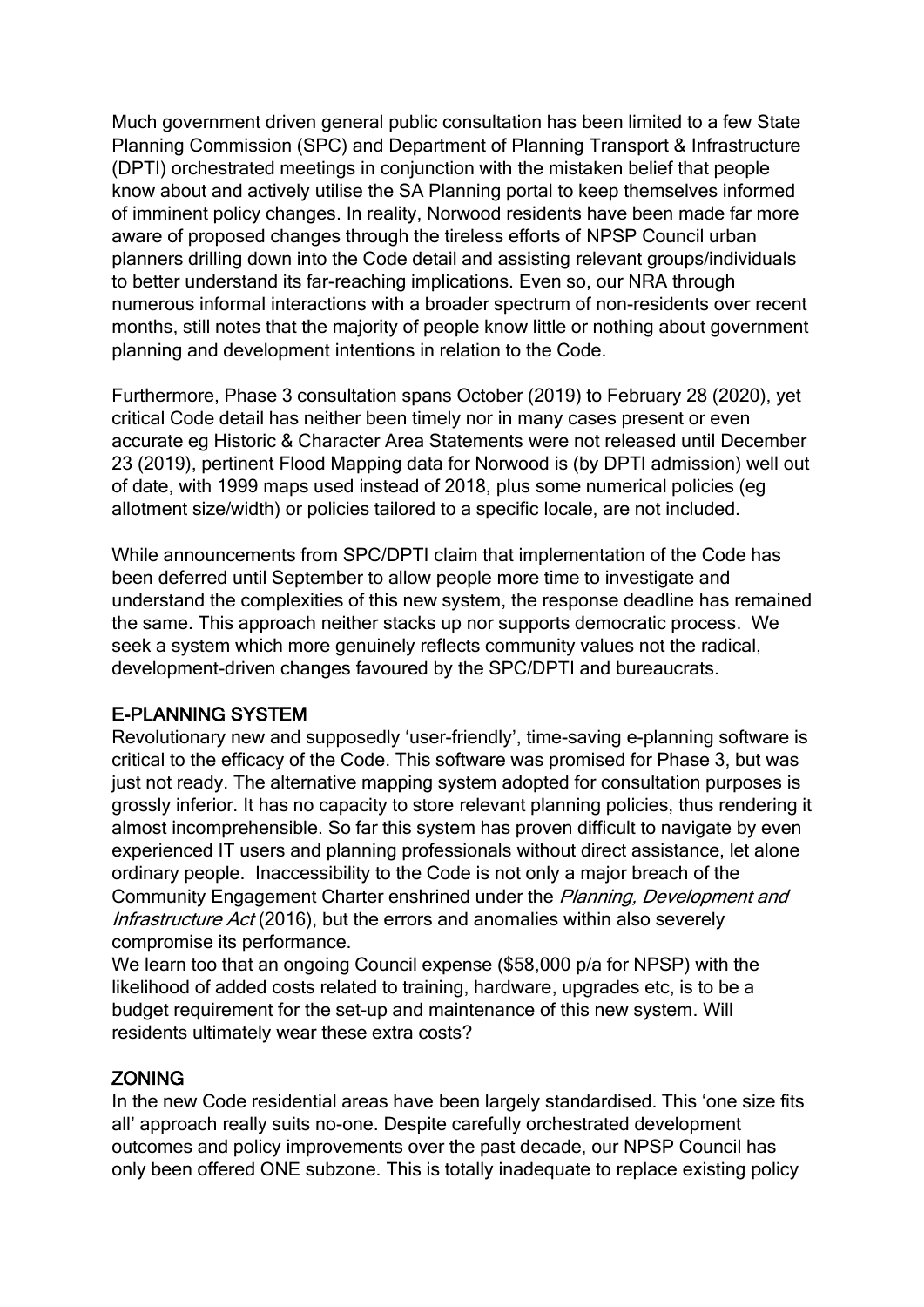variations and cater for local needs/expectations to ensure current projects are not compromised.

There is an alarming shift towards broader, more flexible land use in proposed Suburban Neighbourhood and Housing Diversity Zones, rather than homogenous land use and the separation of incompatible uses. Quite simply, this means a shop or Day Care Centre (with no specified size restriction) can now be built right next to a person's residence. The number of non-complying developments will decrease such that hotels, petrol stations, warehouses and wrecking yards all currently considered non-complying in Residential Historic Conservation and Residential Character (Norwood) Zones, will be considered on merit as Performance Assessed under the new Code. The removal of existing Council controls will see an increased built form in relation to height and scale along with reduced setbacks for multi-storey buildings. Policy provisions for Activity Centres and Retail Development will sanction up to 6 storeys, where now they are limited to 2-3 storeys or a compatible scale with surrounding development. In main corridors or as approved by SCAP, buildings can now seek a 30% height 'bonus', where they would otherwise be limited to a maximum of 10 metres. Interface envelopes have changed (without justification) to 45 degrees, meaning that taller multi-storey complexes can adjoin residential areas. All share the likelihood of limited on-site parking and Norwood ALREADY experiences major parking problems.

Despite recognition in the 2016 Act, sustainability, biodiversity, open space, greening and climate change have received minimal consideration in the Code. The 30-Year Plan sought increased tree canopy to help mitigate our state's hot, dry weather conditions and improve the amenity of our neighbourhoods. The facilitation of much larger developments and urban infill via the Code will witness instead the loss of many trees on both public and private land with scant replacement of vegetation and no associated monitoring policy to ensure it remains. Couple this with reduced minimum site areas, less private open space (a mere 8% for some sites) around dwellings and relegated to front yards behind high fences in many cases and the net effect will be compromised quality of life with more 'heat island' effect, less passive surveillance and poorer streetscape aesthetics. Throw noisy air-conditioners and lower privacy screening (1.7m to 1.5m) into the mix and the stage is well set for many disgruntled residents.

Where is the modelling, research and justification for such substantial changes to our lived environment? Why the total disregard of long held urban planning principles in favour of development wherever possible? And how on earth can the SPC possibly claim a Code filled with drastically new/altered policy changes is 'policy neutral' or offers the 'same policy intent' as recently stated in SPC publications?

#### CHARACTER AND HISTORIC AREAS

The NRA strongly agrees with the Local Government Association's assertion that the 'preservation and protection of local heritage and character is paramount to many councils and their local communities', particularly where those councils have worked with their communities to include rigorously assessed buildings/zones in their Development Plans and have detailed policy to support same. This was certainly a major focus in Norwood (supported by lengthy and detailed heritage surveys) from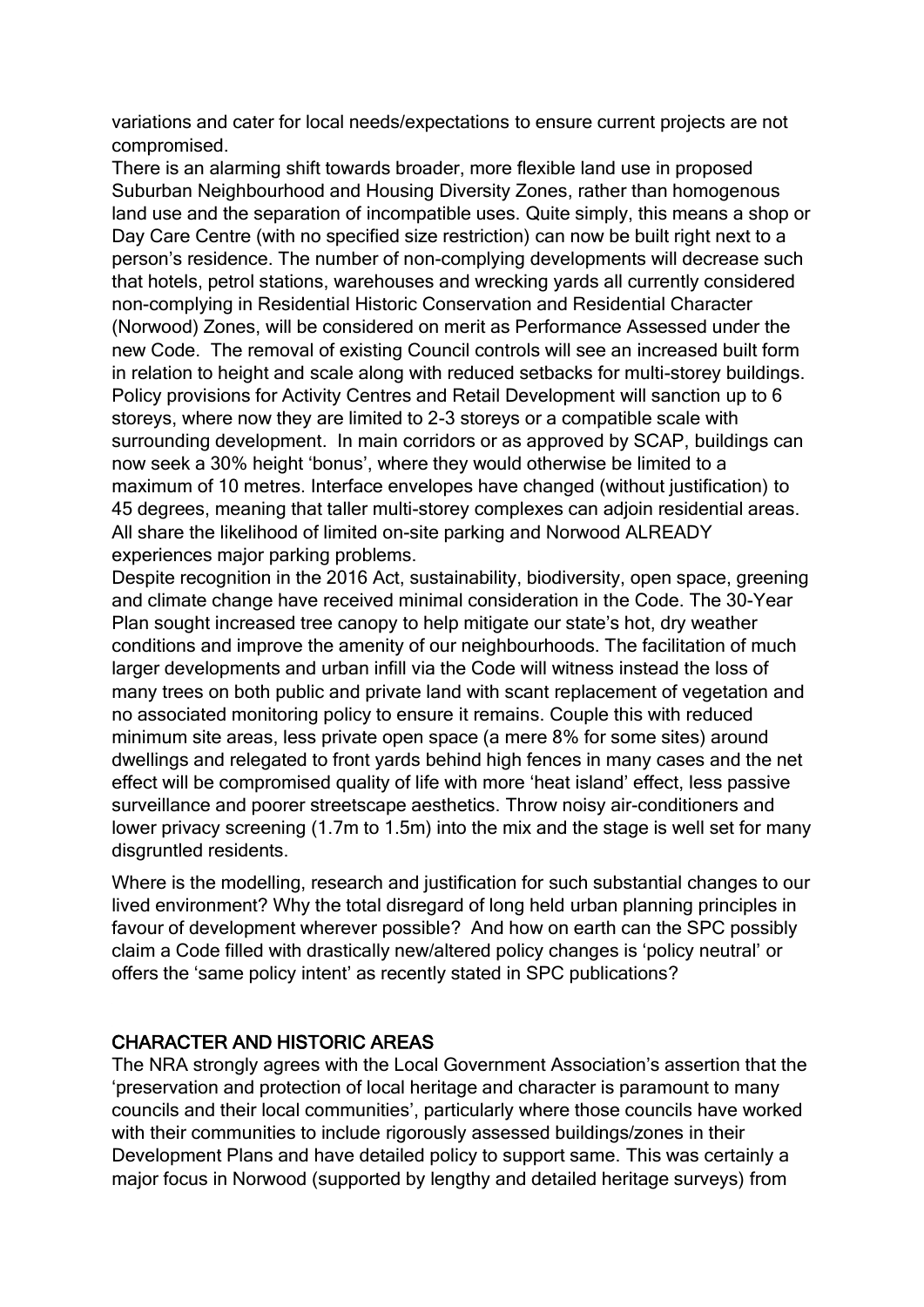the mid 1990's until 2012, at which time the state government actively discouraged and obstructed any further listings.

In pockets of current Residential Character (Norwood) Zones (eg the quaint little cottages along Margaret Street), Council has since 2015 until now disallowed streetfacing modern design and further subdivision in all of these nominated locations in order to preserve the prevailing character. Alarmingly, despite residents' vehement support of our precious SA built heritage, forty years of carefully crafted and successful NPSP policy to protect heritage and character for posterity is to be abandoned in favour of subdivision and contemporary design. Minimum frontage widths for subdivision purposes have also been reduced from 12.5m to 9.0m and proposed new minimum site areas are inconsistent with current Council policy north of The Parade and east of Osmond Terrace. Any areas comprising Housing Diversity Neighbourhood Zones envisage a density of 70 dwellings per hectare (143m<sup>2</sup>) compared to 200m<sup>2</sup> and 250m<sup>2</sup> in the Development Plan, regardless of dwelling type. Exactly where is the adequate infrastructure to support this? How will such dense development mitigate heat and 'wind tunnel' effects?

Generic statements in overriding Historic Area Overlays provide little guidance about appropriate types of development, despite Michael Lennon's claims at the Port Adelaide Forum (30 January, 2020) that 'Heritage provisions are intended to strengthen heritage protection in this state'. Yet under the Code, the policy test criteria for demolition control are more flexible and therefore much weaker. A new economic viability test will make it easier to destroy State Heritage places or allow owners of Local Heritage places to deliberately neglect buildings and then justify their demolition – what happened with 114A Osmond Terrace, Norwood would be a case in point. Another test is whether or not a building contributes to the historic streetscape. Does that mean an old building obscured by a high fence/hedge could be bulldozed, because it technically doesn't add to the streetscape? Insufficiently detailed overlay statements in the Code (over 1000 NPSP Council words on themes, allotment sizes, architectural features, building height, materials and fencing etc are compacted to around 250 in the Code) are clearly open to interpretation, challenge and abuse by developers, lawyers and private planning consultants/certifiers. This provides less, not more, certainty for all.

Additionally the system both removes local input to decision making on heritage and diminishes the rights of owners and neighbours to be consulted on or appeal adjacent new development proposals which may impact State/Local Heritage properties. Of particular concern is the option for owners of local heritage places to de-list their property.

For the benefit of future generations, people need to be encouraged and supported to adopt a new mind-set around heritage – to see themselves in the role of 'caretaker' rather than owner of these buildings. The Expert Panel recommended financial incentives to support retention and conservation of heritage buildings by owners. Where in the Code are these positive initiatives adopted in line with suggested heritage reforms?

#### **CONCLUSION**

Good, effective planning focuses on human needs and predictability. The Code as it stands fosters FREE-FOR-ALL modern development with dire consequences for